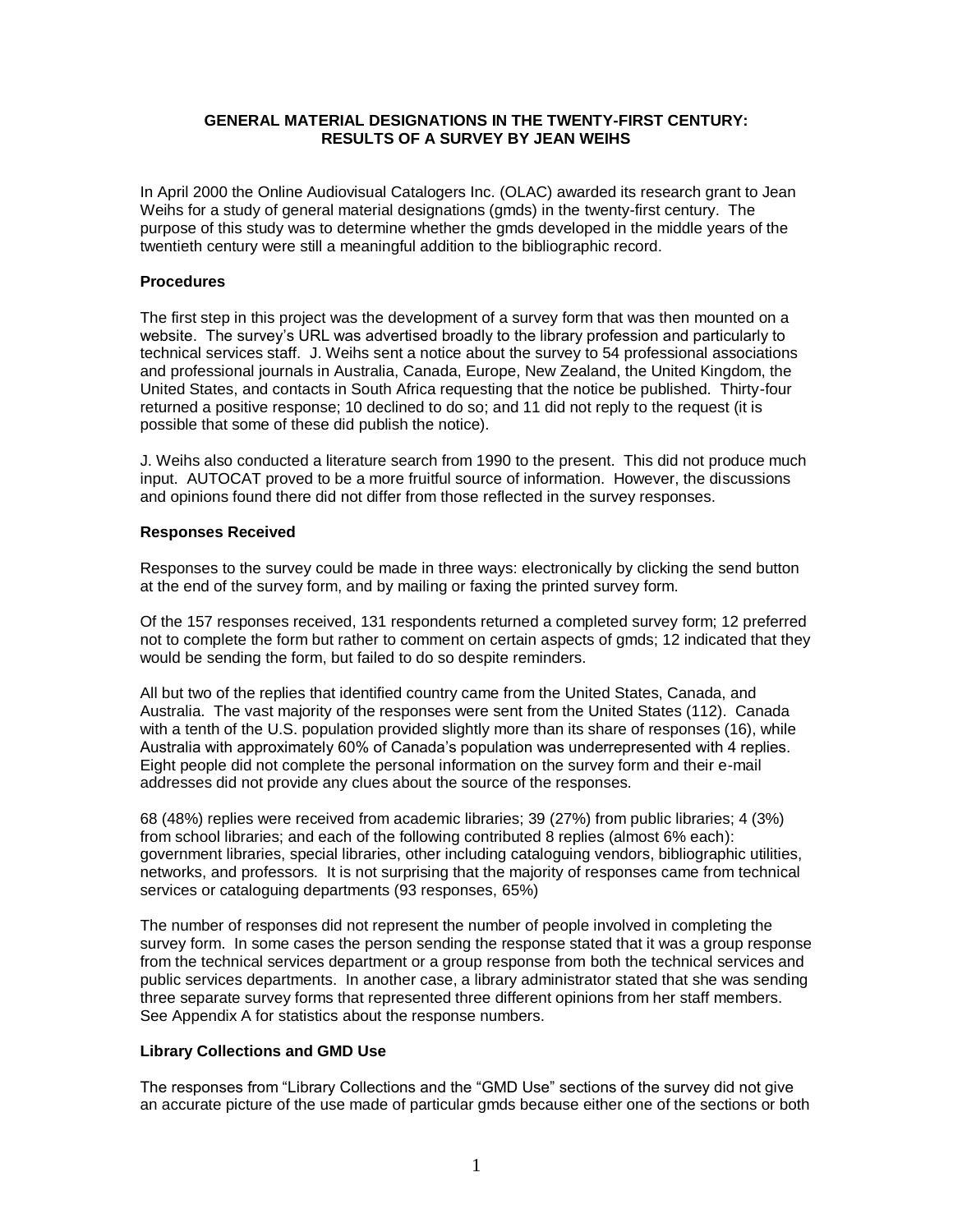of the sections were not completed on some survey forms. For example, on some forms a particular medium was not included in a library's collection, but the respondent indicated that the gmd for that medium was used by the library. Either the respondent had neglected to click the medium/media in the "Library Collections" section or clicked the gmd in the "GMD Use" section by mistake.

The responses indicated that "videorecording" was the most used gmd (96%) followed by "sound recording" (94%). The least used gmds were "manuscript" (35%) and "music" (41%). Statistics about the use of gmds for particular media are found in Appendix B.

Three gmds were not considered in this report. "Technical drawing" and "microscope slide" were excluded because few responses indicated their inclusion in a collection and these responses expressed general satisfaction with the gmd. The gmd "text" was also excluded because most respondents ignored it on the survey form, and several respondents displayed ignorance or confusion about its meaning, e.g., 12 respondents claimed that "text" was used as a gmd, in some cases for textbooks. Although "interactive multimedia" was not an AACR2-sanctioned gmd, it was added to the survey at the suggestion of several librarians to whom the survey was submitted during its development stage.

#### **Understanding of the Terminology Used in GMDs**

"Globe" received 100% understanding from both library users and cataloguers. "Braille," "filmstrip," and "slide" also were 100% understood by cataloguers. These three gmds were in the 90-99% range when the understanding of both cataloguers and users were considered. Joining them in this range were "art original," art reproduction," "map," "transparency," and "videorecording."

The gmds least understood by library users were "realia" (understanding by 15%), "diorama" (35%), and "interactive multimedia" (37%), while those least understood by cataloguers were "interactive multimedia" (understanding by 53%), "activity card" (66%), and "picture" (67%). It is interesting to note that six gmds were reported better understood by library users than by cataloguers: "art reproduction" (users 94%, cataloguers 89%), "chart" (users 73%, cataloguers 69%), "game" (users 93%, cataloguers 91%), "map" (users 99%, cataloguers 94%), "picture" (users 71%, cataloguers 67%), and "toy" (users 88%, cataloguers 76%). Statistics about the understanding of gmds for particular media are found in Appendix B.

### **The Convergence Problem**

Media designations, later called general material designations, were developed when library collections contained nonbook materials that could be readily differentiated and assigned a gmd based on the item in hand. Many media that were once discrete items are now part of a single item, e.g., CD-ROMs. The survey form asked two questions about convergent media.

Question #1: A multimedia CD-ROM has the same content as a kit that your library has on the same topic, e.g., a map, a chart, a sound recording, and a visual presentation of the topic, none of which is the dominant medium. In your opinion, should the CD-ROM be catalogued as an electronic resource, a kit, or other (please specify)?

77 people chose electronic resource because a computer was needed for access (23 responses); the function of a gmd was to provide an early warning about equipment (8 responses); AACR2 required the choice to be based on physical format (11 responses); could be used in ways that a kit could not (1 response); "kit" had a different definition and this item had only one piece (12 responses); told patrons the location of an item (4 responses); gmd "kit" was too vague (2 responses); CD-ROMs were the dominant medium presently marketed and other media would fade (1 response). One person noted that locally CD-ROMs with linear presentations were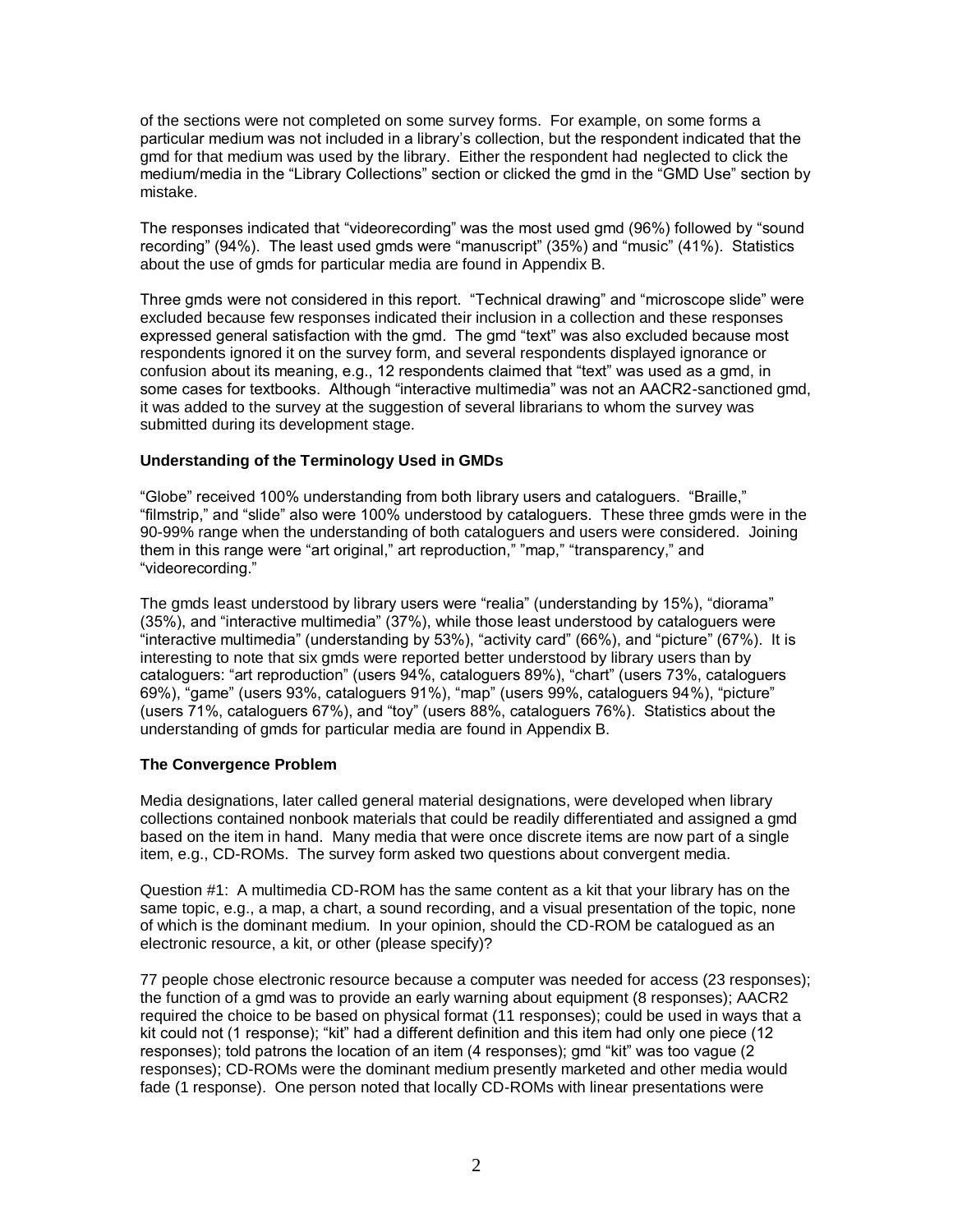catalogued as "electronic resource" and those where interaction was required were catalogued as "interactive multimedia."

9 people chose kit because subject matter should take precedence over form (4 responses); different types of materials were covered in one item and "kit" was therefore more meaningful and specific (4 responses); only Internet resources were catalogued locally as "electronic resource" (1 response).

35 people chose "other." 14 people preferred "CD-ROM" because this was the most specific terminology and the one used by marketers and patrons. 2 chose "CD-ROM (electronic resource)." 6 choose "interactive multimedia"; one chose "interactive multimedia (electronic resource)"; four chose variations of this: "multimedia," "electronic multimedia," "electronic multimedia kit," "interactive CD." One person suggested "electronic kit," another "computer program," and a third wanted to combine appropriate terms to indicate content.

Question #2: A CD-ROM can be played on a compact disc player as a sound recording. It can also be used in a computer to produce a music video. In your opinion, what gmd should be applied to help catalogue users understand the varied uses of this item? In your opinion, should the CD-ROM be catalogued as an electronic resource, a sound recording, or other (please specify)?

36 people chose electronic resource because a computer was needed for access (16 responses); it is better to define the most technologically advanced use (3 responses); AACR2 requires the choice to be based on physical format (3 responses); tells patrons the location of an item (1 response): gmd chosen for the department that ordered it (1 response); "sound recording" is too narrow and imprecise (5 responses); not the traditional definition of a sound recording (1 response). 5 people chose "electronic resource" but stated if primary information is aural, the gmd should be "sound recording"; one who chose "electronic resource" was not certain of the best answer.

38 people chose sound recording because the sound recording was dominant – it could be played on both CD player and computer and the music video could only be accessed on computer, therefore, the video was supplementary to the music, and the primary purpose was to convey music (21 responses); an "enhanced CD" was primarily a sound recording (3 responses); purchased by the Music Department (3 responses); marketed as a sound recording (1 response); "sound recording" is more understood than "electronic resource" (1 response); "electronic resource" was too broad (1 response); to differentiate it from an interactive CD (1 response); followed the AACR2 definition (1 response).

29 people chose "other." 8 people selected "CD-ROM" because this was the term users understood (3 responses), the term preferred by the Reference Department (4 responses), and the term signals the physical format (1 response). 2 chose "music CD" because it was preferred by users. There was one suggestion for each of the following: "interactive multimedia," "interactive media," "multimedia," "electronic multimedia," "electronic multimedia [CD-ROM]," "electronic resource: music," "compact disc," "audio CD-ROM, "sound recording – CD," "videorecording." One person suggested "electronic kit," another "computer program," and a third wanted to combine appropriate terms to indicate content. 5 people would catalogue the item by the predominant part, 4 of these as either a videorecording or a sound recording, one as either an electronic resource or a sound recording. 3 people wanted some sort of combined name, one wanted a new name, and one could not make a decision.

#### **Possible GMD Solutions**

When the responses in Appendix C were added (highly acceptable + acceptable and highly unacceptable + unacceptable; the "no opinion" answers were disregarded), solution #3, *qualified gmds such as now given to braille media (1.1C1), e.g., game (electronic)*, emerged as the one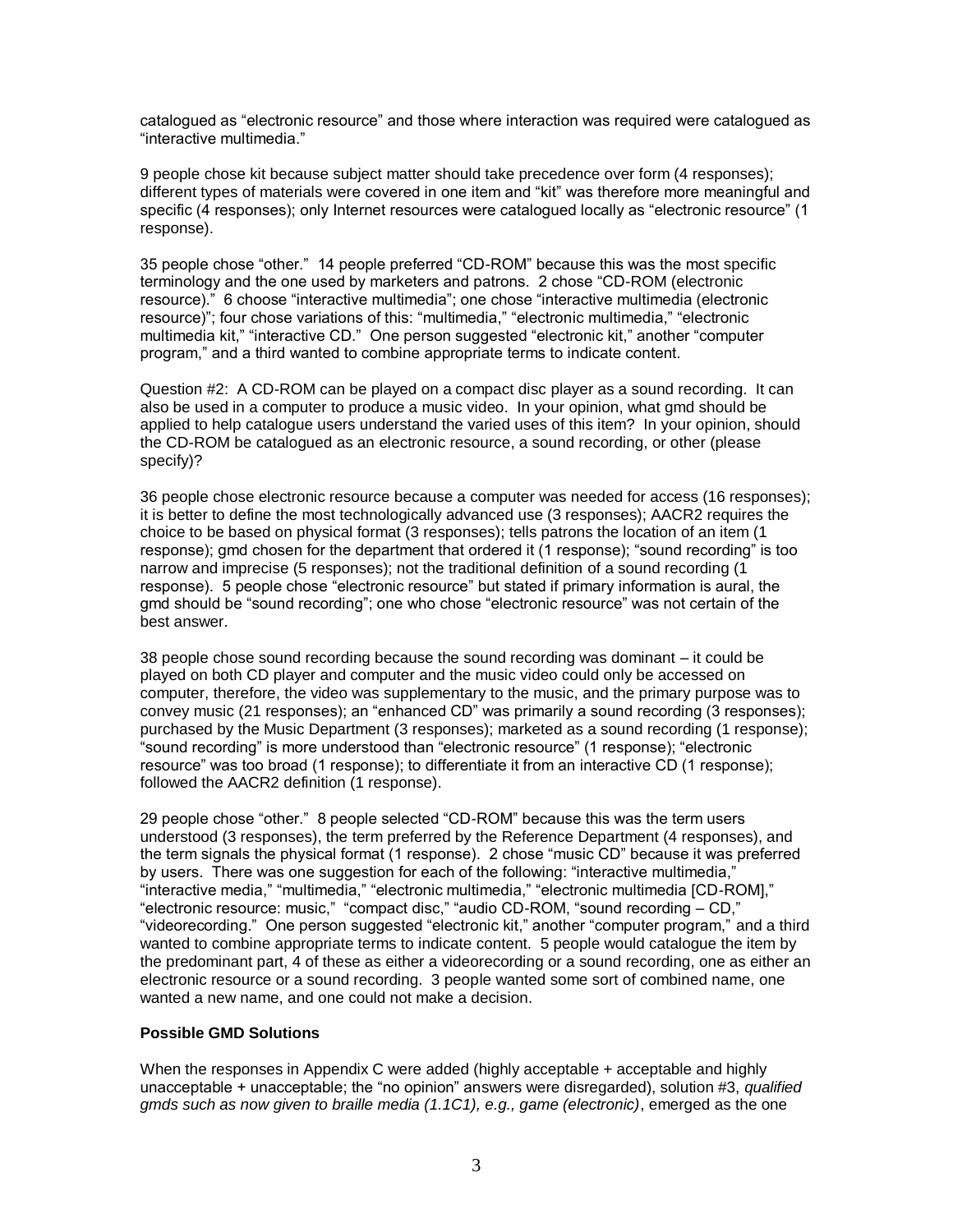most favoured by respondents; It had an overall approval rating of 86%. Solution #1, *establish a table of precedence for the choice of a gmd*, was second with an approval rating of 80%, solution #4, *compound gmds, e.g., electronic game*, was third with an approval rating of 79%; solution #2, *for items that consist of, or contain, two media, assign both gmds, e.g., braille + sound recording*, was fourth with an approval rating of 76%. The last four solutions failed to reach 50% approval: solution #8, *retain present gmd list*, 42% approval; solution #5, *compound gmds inverted, e.g., game, electronic*, 31% approval; solution #6, *no gmd, use area 3, such as is done in ISBD(ER) International Standard Bibliographic Description (Electronic Resources) extended to all media*, 23% approval; and the least favoured solution # 7, *no gmd, allow MARC coding to provide*, 14% approval.

In the final comments section many people stressed the importance of gmds and remarked that they are needed more now because of the increasing use of webcatalogues. One response mentioned that remote users now outnumber on-site users of that library's catalogue and remote users needed all the help that library could provide. GMDs were also a very helpful addition to title lists and a great time saver.

The conclusion that one might draw from the solutions responses is that gmds are still a useful addition to the bibliographic record, but the present list of gmds needs to be modified or rethought. Many respondents mentioned the need to have more specific and more understandable gmds. This was reflected in their choice of solution #3, qualified gmds, a solution that would limit a threat to the integrity of the catalogue by using the same, or many of the same, gmds, with qualifications that would satisfy the desire for more specificity.

#### **Issues Arising From the Survey Responses and Some Personal Opinions**

1. General vs. specific gmds. A difference of opinion about the function of, and terminology used in, gmds has existed since the idea of gmds was first discussed many years ago. The survey responses revealed that these divergent opinions are still very firmly held.

On one side of the controversy are people who want to retain the function of gmds as general early warning signals, if not the exact terminology in the present list now used in most North American and Australian libraries. This point of view was thoughtfully expressed by Verna Urbanski.

"While newer media might not be considered to be well served by the current system of GMDs, that would not necessarily indicate that the current systems does not continue to be useful in the control of the existing media. While the GMD computer file does not tell us all there is to know about the item, neither does the author entry tell us all there is to know about the content of a book. It is just one element. Meaning, in my mind at least, that the GMD is a component that should not be asked to bear too much descriptive burden, just like we would not expect to know the title or extent of the item merely by knowing the author's name."

Some respondents found a "general gmd" to be useful for deselection; i.e., in looking at a title list a catalogue user knew immediately which titles were not wanted, thereby saving time that might have been wasted in accessing a fuller bibliographic record. Other people who wanted more general gmds than those found in AACR2 list 2 recommended the adoption of the gmds in AACR2 list 1; some followed the broad gmds recommended by the Anglo-American Committee on Cataloguing Cartographic Materials and the *Graphics Materials* manual.

On the other side of the controversy were the many respondents who wanted very specific gmds, such as "DVD" and "CD-ROM." These people expressed concern about the need for their catalogue users to easily understand the specific format of the item described in the bibliographic record. Some of these respondents went beyond the early warning function in using gmds as location devices by assigning a gmd based on an item's placement in the library's collection.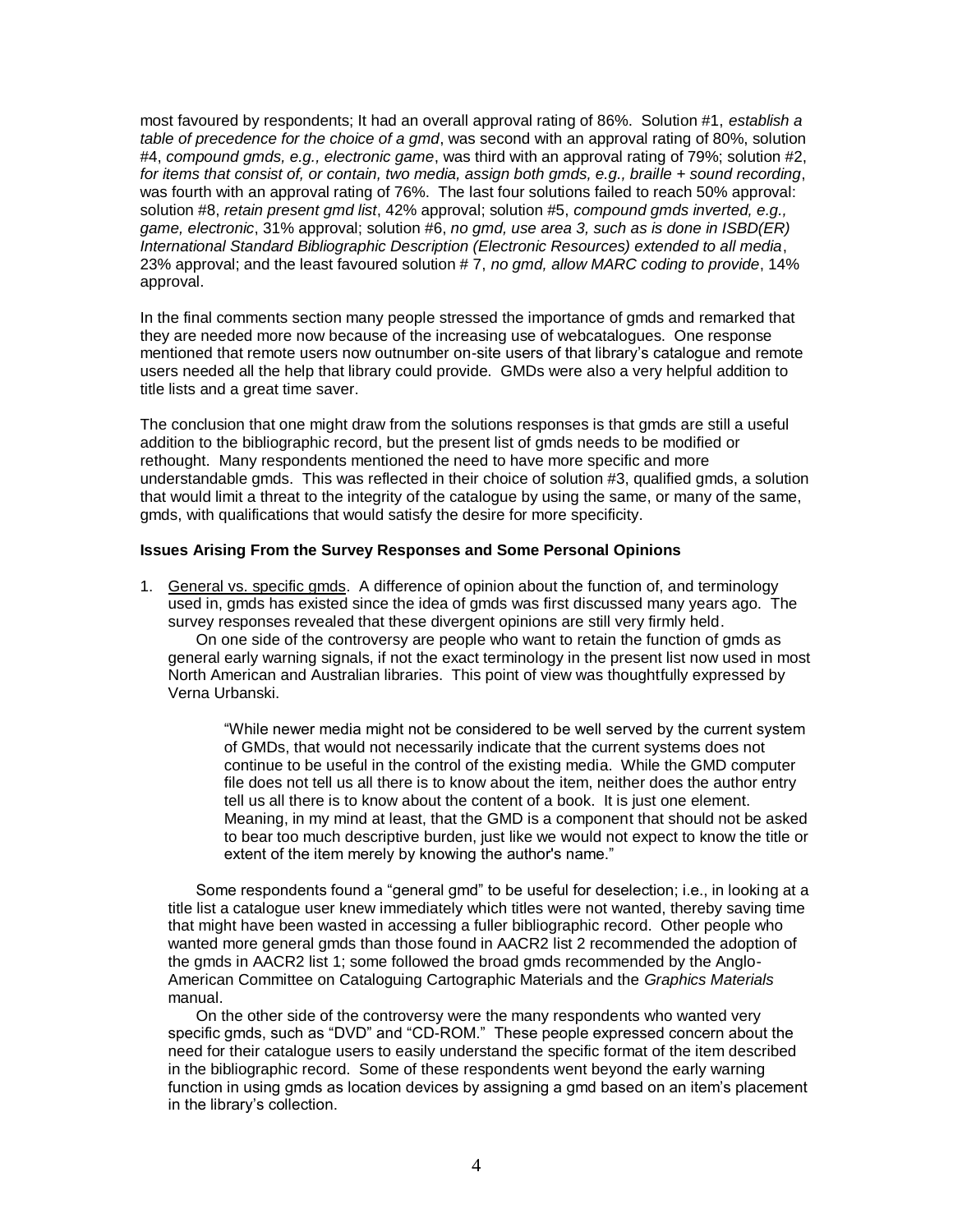While the concern for users' needs is very admirable and should be the primary focus of the library profession, my nine years as a member of the Joint Steering Committee for Revision of AACR (JSC) lead me to believe that it would be extremely difficult to establish a consistent list of officially-sanctioned specific terms (they could not longer be called "general" material designations). International agreements take time and, while e-mail has undoubtedly speeded the process since my day, it has not lessened the need to consult constituencies. The development of new media and formats is rapid, the agreement on terminology slow – not a good mix for a stable, consistent list of terms to be applied universally.

Three of the four top choices for possible solutions would make the present list of gmds somewhat more specific. Can the most favoured choice of survey respondents, qualified gmds, bridge the gap between the general and the specific? Would one of the other three solutions be more effective? A satisfactory resolution of this controversy would be costeffective for those libraries that now change the gmd on derived bibliographic records to more specific terms.

What role gmds would play if AACR2 rule 0.24 were eliminated? Five respondents mentioned this as a possible problem. Would the same controversy of general vs. specific terms still be valid?

- 2. Media definitions. Many respondents expressed confusion about the appropriate gmd for certain groups of materials, e.g., activity cards, games, models, realia, and toys. Another group that caused confusion was pictures, art originals, art reproductions, charts, flash cards, posters, and study prints. JSC, OLAC, or another group might study the definitions in AACR2's glossary to decide if this confusion has any basis and, if so, suggest more effective definitions or ways of making the choice of gmds easier.
- 3. Electronic resource. Unfortunately, in changing the gmd "computer file" to "electronic resource" throughout the survey after it was mounted on the website, "electronic resource" was mysteriously dropped from the "Library Collections, "GMD Use," and "Media Types" sections. This was not noticed until many survey responses had been received. This was not a serious error, however, because it was evident from the many comments throughout the survey and particularly at the end of the survey that most, if not all, respondents catalogued electronic resources. It was also evident that many respondents believe the gmd "electronic resource" to be a problem area.

Several people suggested that there be one gmd for electronic resources that are physical items and a different one for remote access items because they are different types of materials. If the assignment of gmds is based on format as AACR2 mandates, then these very different formats should have different gmds. Videorecordings and motion pictures provide the same content, but have different formats and different gmds. Webcatalogues were cited as another reason for this suggestion because catalogue users should be able to understand immediately whether the item they were seeking could be accessed from home or borrowed from the library. The lack of area 5 in the bibliographic record of a remote access item meant that the fact of its remoteness was very far down in the record. Suggestions for a gmd included "website," "web resource," and "electronic resource (website)." I recommend that serious consideration be given to creating separate gmds for remote access and physical format electronic resources.

Many people believed that the term "electronic" was too broad because many items that were "electronic" did not require the use of computers. They cited the example of the many stores that advertised "electronics" and stated that the public associated this term with a much broader group of media. (In their *Library Resources & Technical Services*, vol. 42, no. 2 article "From ISBD(CF) to ISBD(ER): Process, Policy, And Provisions" on pages 93-94 Ann Sandberg-Fox and John Byrum described the reasons why "electronic resource" was chosen as the gmd. The present survey results might cause one to question the statement in the article that the gmd is "easily understood outside cataloguing circles.")

Others noted that their libraries had discarded many of the old nonbook formats, e.g., filmstrips, motion pictures, slides, in favour of electronic resources with the result that a large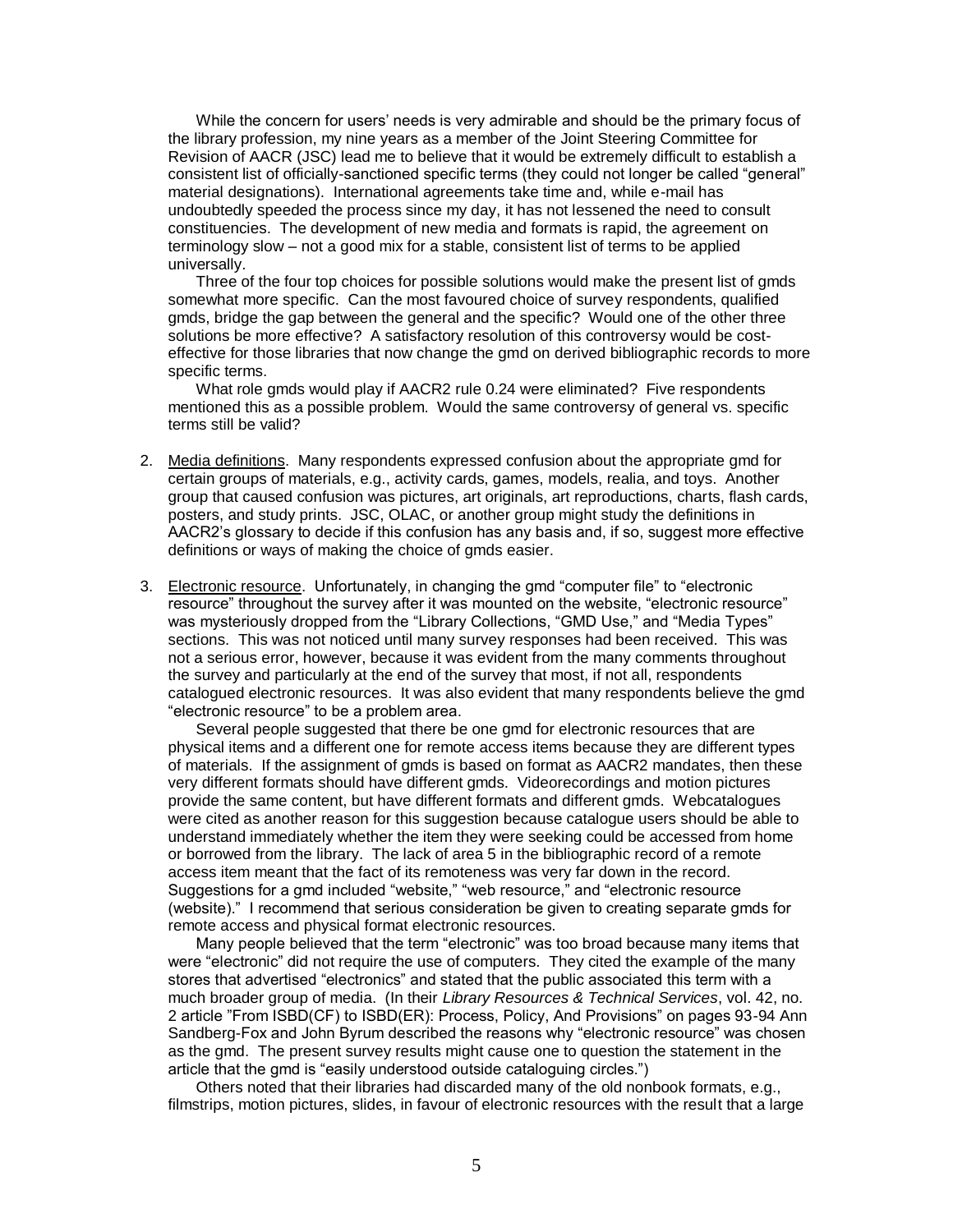number of bibliographic records had, and will have, the gmd "electronic resource". Will the increasingly large number of records with the gmd "electronic resource" become unwieldy and eventually meaningless? Should the gmd "electronic resource be broken down into some major categories similar to film's breakdown in the present AACR2 list 2 to "filmstrip," "motion picture," "slide," and "transparency"? Or would the creation of separate gmds for remote access and physical format be sufficient?

"Computer file" was also criticized for being not understood by library users. Users were confused by "file" and did not select an item so named until a librarian explained the bibliographic record.

#### **The Survey's Added Value**

The act of completing the survey had positive side effects for some people and libraries. Several respondents mentioned that the survey caused them to either consult their reference and or public service departments or to include these departments in their decision-making about the survey answers. In some cases, they discovered that their cataloguing practices did not meet the needs of these departments, e.g., a public service department did not know that there was a gmd "music" and wanted it applied where appropriate.

The survey also caused some respondents to rethink their views about gmds and associated terminology. Some people reported that this resulted in a change of opinion, e.g., one person, who had for some time advocated the elimination of gmds, changed his mind after considering the pros and cons associated with the eight proposed solutions.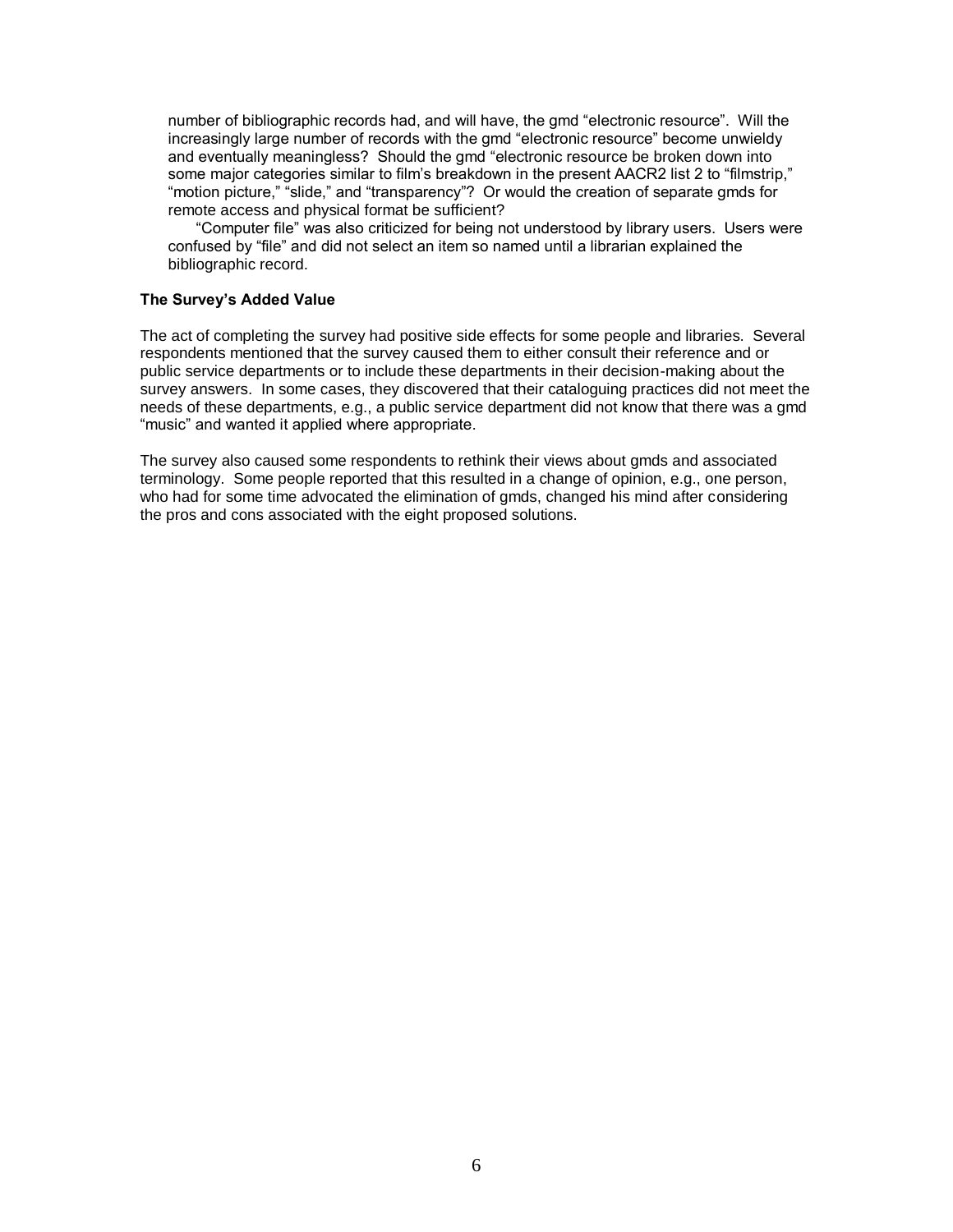# *APPENDIX A: SOURCE OF SURVEY RESPONSES*

|                                   | Australia      | Canada | U.S.                    | Other            | Total          |
|-----------------------------------|----------------|--------|-------------------------|------------------|----------------|
| Academic Lib Administration       |                |        | 2                       | 1 (South Africa) | 3              |
| Academic Lib Tech Services/Cat    | $\overline{2}$ |        | 48                      |                  | 50             |
| Academic Lib Public Services      |                | 8      |                         | 1 (Hong Kong)    | 11             |
| Academic Lib Other                |                |        | 4 (serials, media serv) |                  | 4              |
| <b>Total Academic Libraries</b>   | $\overline{2}$ | 8      | 56                      | $\overline{2}$   | 68             |
| Public Lib Administration         |                |        |                         |                  |                |
| Public Lib Tech Services/Cat      |                | 3      | 32                      |                  | 36             |
| Public Lib. Pub Services          |                |        |                         | 1 (unknown)      | $\overline{2}$ |
| <b>Total Public Libraries</b>     |                | 3      | 34                      |                  | 39             |
| <b>School Lib Tech Services</b>   |                |        | 3                       |                  | 3              |
| School Lib sole professional      |                |        |                         |                  |                |
| <b>Total School Libraries</b>     |                |        | 4                       |                  | 4              |
| Government Lib Administration     |                |        |                         |                  |                |
| Government Lib Tech Services      |                |        | 5                       |                  | $\mathbf{r}$   |
| <b>Total Government Libraries</b> |                |        | 6                       |                  | 8              |
| Special Lib Tech Services         |                |        | 8                       |                  | 8              |
| <b>Total Special Libraries</b>    |                |        | 8                       |                  | 8              |
| Cat vendor/ Bib Utilities /Net    |                | 3      | 4                       |                  |                |
| Professor                         |                |        |                         |                  |                |
| Unknown                           |                |        |                         | 8 (unknown)      | 8              |
| <b>Total</b>                      |                | 16     | 112                     | 11               | 143            |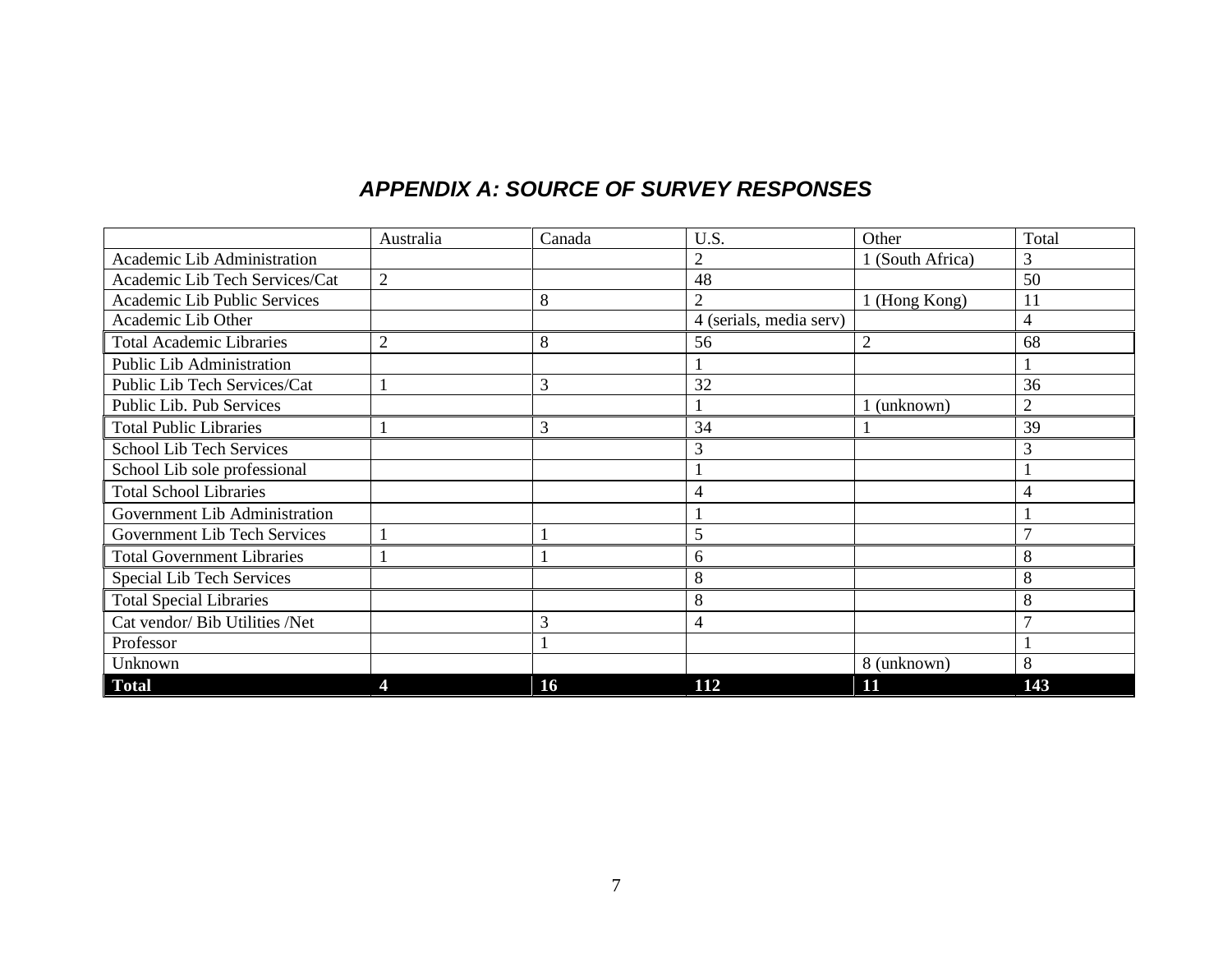# *APPENDIX B: USE AND UNDERSTANDING OF GMDS*

# **activity card**

- use of gmd: 18 out of 25 respondents (72%); rank 12 out of 25 gmds
- gmd understood by library users: 13 out of 25 respondents (52%); rank 22 out of 25 gmds
- gmd understood by cataloguers: 21 out of 25 respondents (66%); rank 24 out of 25 gmds

 gmd understood by both library users and cataloguers: (59%); rank 22 out of 25 gmds *Comments*:

- 1 respondent stated that this gmd was not really useful because material often falls between two categories.
- 2 stated that this is confused with flash cards.

# **art original**

- use of gmd: 13 out of 25 respondents (50%); rank 23 out of 25 gmds
- gmd understood by library users: 20 out of 23 respondents (87%); rank 10 out of 25 gmds
- gmd understood by cataloguers: 24 out of 26 respondents (92%); rank 10 out of 25 gmds

 gmd understood by both library users and cataloguers: (90%); rank 10 out of 25 gmds *Comments*:

3 reported library users confuse this gmd with "art reproduction" and/or "picture."

# **art reproduction**

- use of gmd: 25 out of 36 respondents (69%); rank 15 out of 25 gmds
- gmd understood by library users: 33 out of 35 respondents (94%); rank 4 out of 25 gmds
- gmd understood by cataloguers: 33 out of 37 respondents (89%); rank 14 out of 25 gmds

• gmd understood by both library users and cataloguers: (92%); rank 8 out of 25 gmds *Comments*:

- 1 reported library users confuse this gmd with "picture."
- 2 reported that their libraries have adapted their own gmds for this medium one uses "framed reproduction," one uses "art print."

# **braille**

- use of gmd: 25 out of 38 respondents (66%); rank 19 out of 25 gmds
- gmd understood by library users: 40 out of 41 respondents (98%); rank 3 out of 25 gmds
- gmd understood by cataloguers: 40 out of 40 respondents (100%); rank 1 out of 25 gmds

 gmd understood by both library users and cataloguers: (99%); rank 2 out of 25 gmds *Comments*:

• None pertinent

# **chart**

- use of gmd: 29 out of 43 respondents (67%); rank 18 out of 25 gmds
- gmd understood by library users: 24 out of 33 respondents (73%); rank 18 out of 25 gmds
- gmd understood by cataloguers: 25 out of 36 respondents (69%); rank 22 out of 25 gmds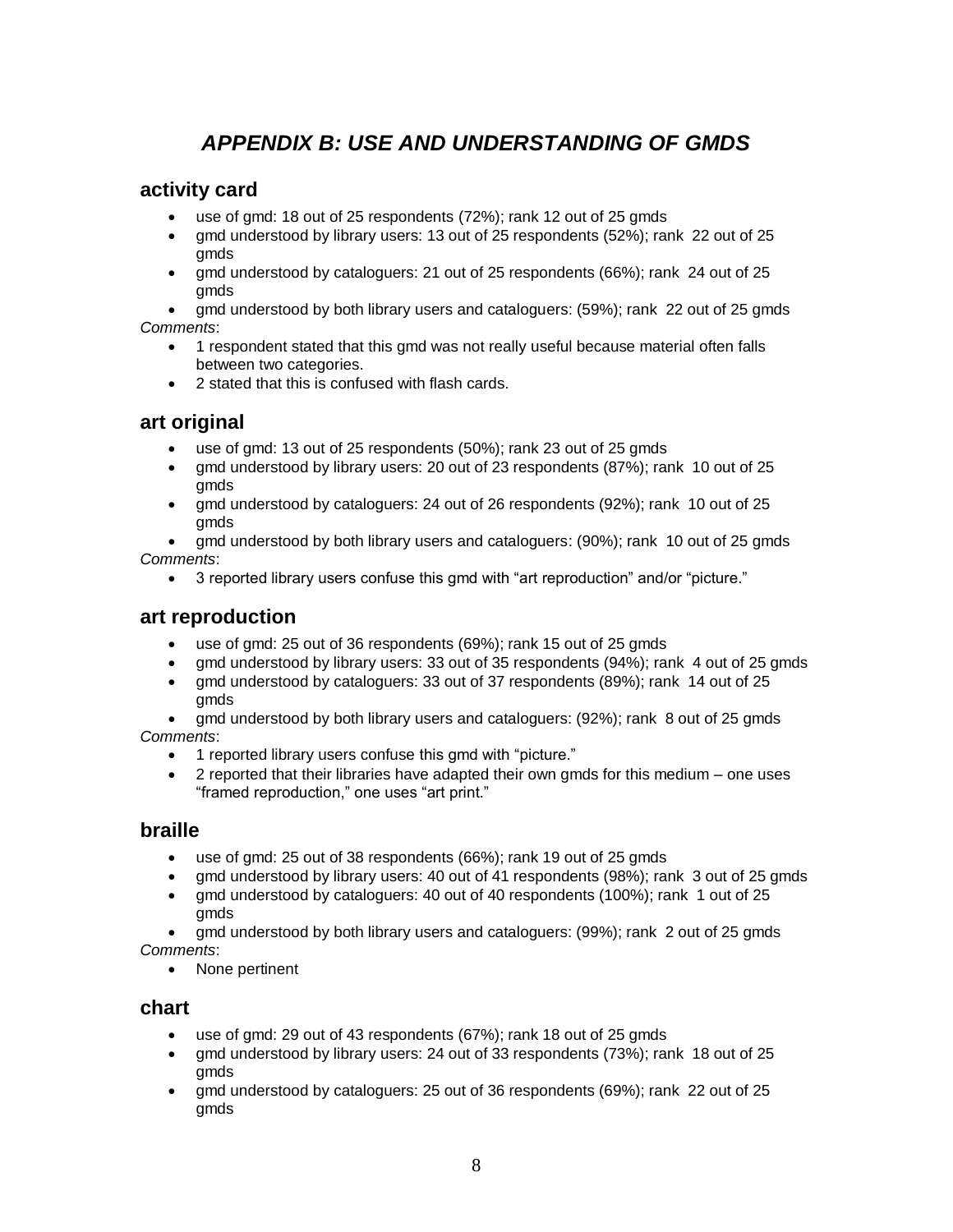gmd understood by both library users and cataloguers: (71%); rank 17 out of 25 gmds *Comments*:

- 6 reported library users and cataloguers confused this gmd with "picture" and cataloguers frequently did not know which gmd to assign to posters and study prints.
- 1 stated that this gmd was poorly defined in AACR2.
- 1 stated that there were different kinds of charts, e.g., flipping charts and hanging charts; some of the latter looked like pictures.

### **diorama**

- use of gmd: 7 out of 10 respondents (70%); rank 14 out of 25 gmds
- gmd understood by library users: 6 out of 17 respondents (35%); rank 24 out of 25 gmds
- gmd understood by cataloguers: 13 out of 18 respondents (72%); rank 19 out of 25 gmds

 gmd understood by both library users and cataloguers: (54%); rank 23 out of 25 gmds *Comments*:

 1 stated that this gmd is outdated except for museum libraries and it is too 19th century to be understood by library customers.

# **filmstrip**

- use of gmd: 58 out of 66 respondents (88%); rank 3 out of 25 gmds
- gmd understood by library users: 58 out of 62 respondents (94%); rank 4 out of 25 gmds
- gmd understood by cataloguers: 62 out of 62 respondents (100%); rank 1 out of 25 gmds

 gmd understood by both library users and cataloguers: (97%); rank 4 out of 25 gmds *Comments*:

- 5 reported that their libraries had either discarded or were going to discard their filmstrip collections.
- 1 stated that the term was becoming archaic and would be little understood in the future.
- 1 stated that some patrons refer to filmstrips, slides, video, or 16-mm. film as film.

# **flash card**

- use of gmd: 31 out of 43 respondents (72%); rank 12 out of 25 gmds
- gmd understood by library users: 30 out of 36 respondents (83%); rank 12 out of 25 gmds
- gmd understood by cataloguers: 35 out of 39 respondents (90%); rank 13 out of 25 gmds

 gmd understood by both library users and cataloguers: (87%); rank 12 out of 25 gmds *Comments*:

- 2 reported library users sometimes confused this with activity cards.
- 1 applied the gmd "game" to this medium.
- 1 stated that this gmd was difficult for foreign cataloguers to understand.

### **game**

- use of gmd: 43 out of 65 respondents (66%); rank 19 out of 25 gmds
- gmd understood by library users: 41 out of 44 respondents (93%); rank 6 out of 25 gmds
- gmd understood by cataloguers: 43 out of 47 respondents (91%); rank 11 out of 25 gmds

 gmd understood by both library users and cataloguers: (95%); rank 6 out of 25 gmds *Comments*:

 2 reported confusion about whether electronic games should be given the gmd "game" or "computer file."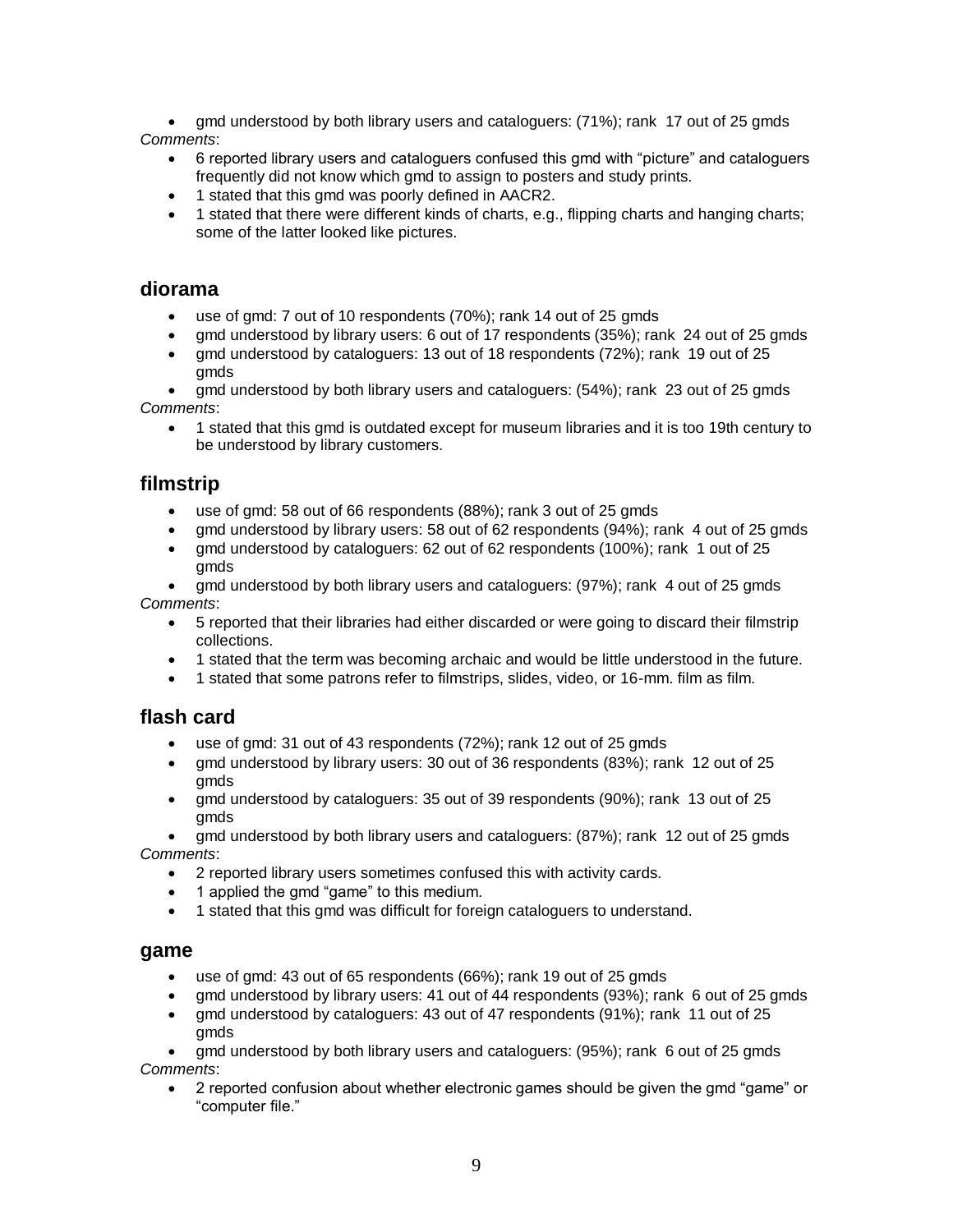6 expressed difficulty in deciding what is a game, confusion with toys, flash cards, and instructional materials. Some use the gmd "toy" instead of "game."

# **globe**

- use of gmd: 29 out of 49 respondents (59%); rank 22 out of 25 gmds
- gmd understood by library users: 39 out of 39 respondents (100%); rank 1 out of 25 gmds
- gmd understood by cataloguers: 39 out of 39 respondents (100%); rank 1 out of 25 gmds

 gmd understood by both library users and cataloguers: (100%); rank 1 out of 25 gmds *Comments*:

• None pertinent

# **interactive multimedia**

- use of gmd: 81 out of 89 respondents (83%); rank 6 out of 25 gmds
- gmd understood by library users: 32 out of 87 respondents (37%); rank 24 out of 25 gmds
- gmd understood by cataloguers: 46 out of 86 respondents (53%); rank 25 out of 25 gmds

 gmd understood by both library users and cataloguers: (45%); rank 24 out of 25 gmds *Comments*:

- 8 reported using "computer file" for this type of material either because it was too difficult to determine what was an interactive multimedia item or because they follow AACR2.
- 9 found "interactive multimedia" an inappropriate term difficult to interpret, e.g., "A puppet with cassette is interactive multiple mediums."
- 4 applied this gmd only to CD-ROMs; and 1 used the gmd {CD-ROM].
- 1 stated that teachers interpreted this as an AV kit, not software.
- 1 noted that "interactive multimedia" did not conform to the rest of the gmd list. It should properly be "interactive multimedium."

### **kit**

- use of gmd: 90 out of 105 respondents (85%); rank 5 out of 25 gmds
- gmd understood by library users: 44 out of 82 respondents (53%); rank 21 out of 25 gmds
- gmd understood by cataloguers: 63 out of 88 respondents (72%); rank 19 out of 25 gmds

 gmd understood by both library users and cataloguers: (63%); rank 21 out of 25 gmds *Comments*:

- 3 reported that reference librarians think that anything with more than one item was a kit, e.g., a box with 10 books.
- 3 stated that their patrons did not understand the term
- 3 applied this gmd only to special groups of materials, such as book/cassette.
- 5 tried to find a predominant piece rather than use the gmd "kit."

# **manuscript**

- use of gmd: 20 out of 57 respondents (35%); rank 25 out of 25 gmds
- gmd understood by library users: 18 out of 24 respondents (75%); rank 17 out of 25 gmds
- gmd understood by cataloguers: 28 out of 32 respondents (88%); rank 15 out of 25 gmds

 gmd understood by both library users and cataloguers: (82%); rank 16 out of 25 gmds *Comments*: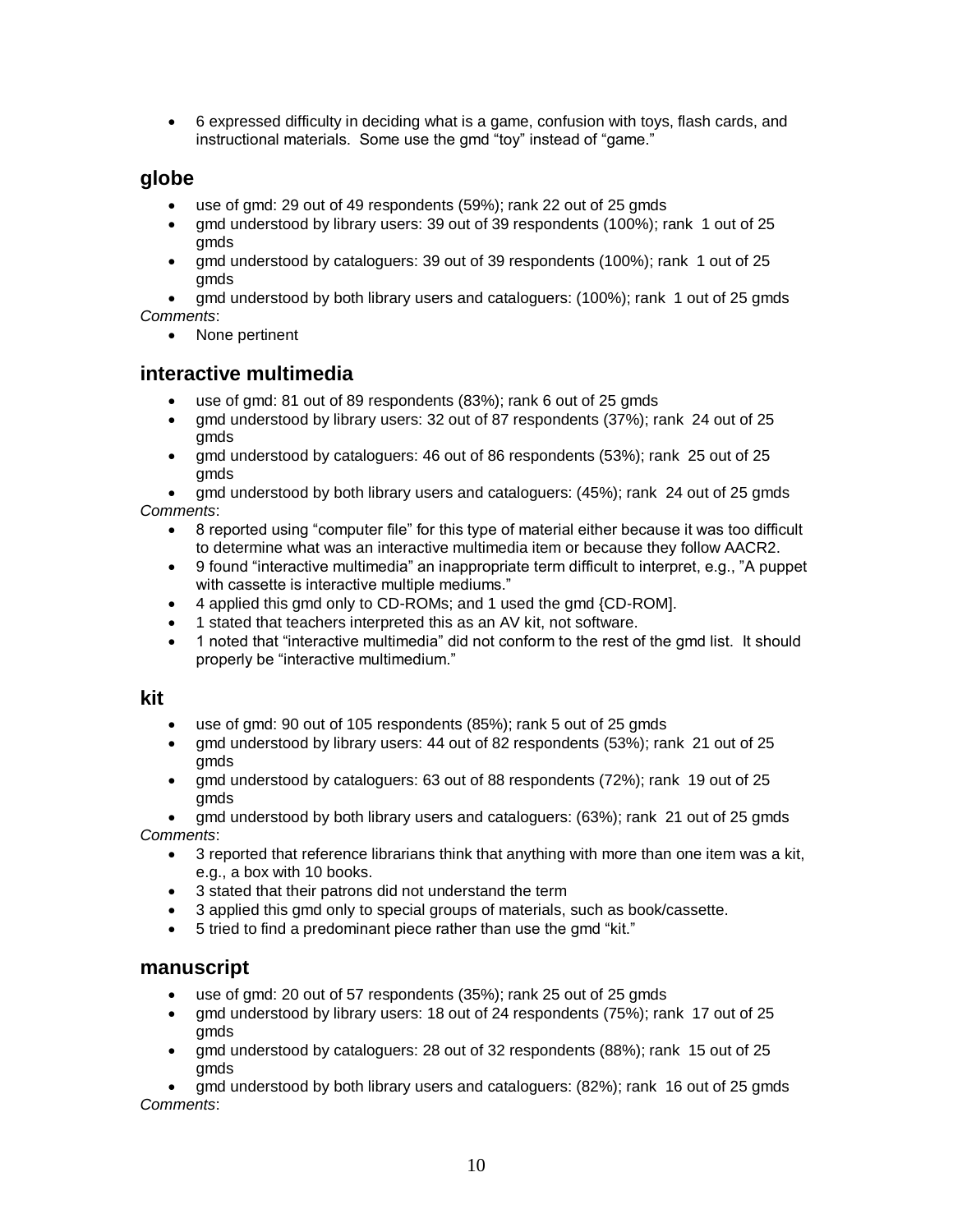1 stated that people mistakenly thought of manuscripts as hand-written documents that were very old.

### **map**

- use of gmd: 76 out of 103 respondents (74%); rank 11 out of 25 gmds
- gmd understood by library users: 81 out of 82 respondents (99%); rank 2 out of 25 gmds
- gmd understood by cataloguers: 73 out of 76 respondents (96%); rank 6 out of 25 gmds
- gmd understood by both library users and cataloguers: (98%); rank 3 out of 25 gmds *Comments*:
	- 1 asked if an atlas is a map.
	- Some expressed confusion with cataloguing rules for cartographic materials.
	- 2 used the gmd "cartographic materials" as mandated by Anglo-American Committee on Cataloguing Cartographic Materials

### **microform**

- use of gmd: 92 out of 107 respondents (86%); rank 4 out of 25 gmds
- gmd understood by library users: 64 out of 80 respondents (80%); rank 13 out of 25 gmds
- gmd understood by cataloguers: 82 out of 85 respondents (96%); rank 6 out of 25 gmds

 gmd understood by both library users and cataloguers: (88%); rank 11 out of 25 gmds *Comments*:

- 1 reported the use of "microfilm" and "microfiche" rather than the gmd "microform."
- 9 reported that the public has some problems in relating the various types of microforms to the gmd "microform."
- 1 person thought that the gmd was very useful in distinguishing microform copies from books.

### **model**

- use of gmd: 24 out of 29 respondents (83%); rank 6 out of 25 gmds
- gmd understood by library users: 17 out of 22 respondents (77%); rank 15 out of 25 gmds
- gmd understood by cataloguers: 21 out of 27 respondents (78%); rank 17 out of 25 gmds
- gmd understood by both library users and cataloguers: (73%); rank 17 out of 25 gmds *Comments*:
	- 4 reported confusion with realia, toy, and/or game.

### **motion picture**

- use of gmd: 56 out of 70 respondents (80%); rank 8 out of 25 gmds
- gmd understood by library users: 44 out of 58 respondents (76%); rank 16 out of 25 gmds
- gmd understood by cataloguers: 50 out of 55 respondents (91%); rank 11 out of 25 gmds

 gmd understood by both library users and cataloguers: (84%); rank 14 out of 25 gmds *Comments*:

- 9 reported that patrons interpreted this gmd as a feature film on video.
- 3 reported that their libraries no longer had motion pictures.

### **music**

use of gmd: 35 out of 86 respondents (41%); rank 24 out of 25 gmds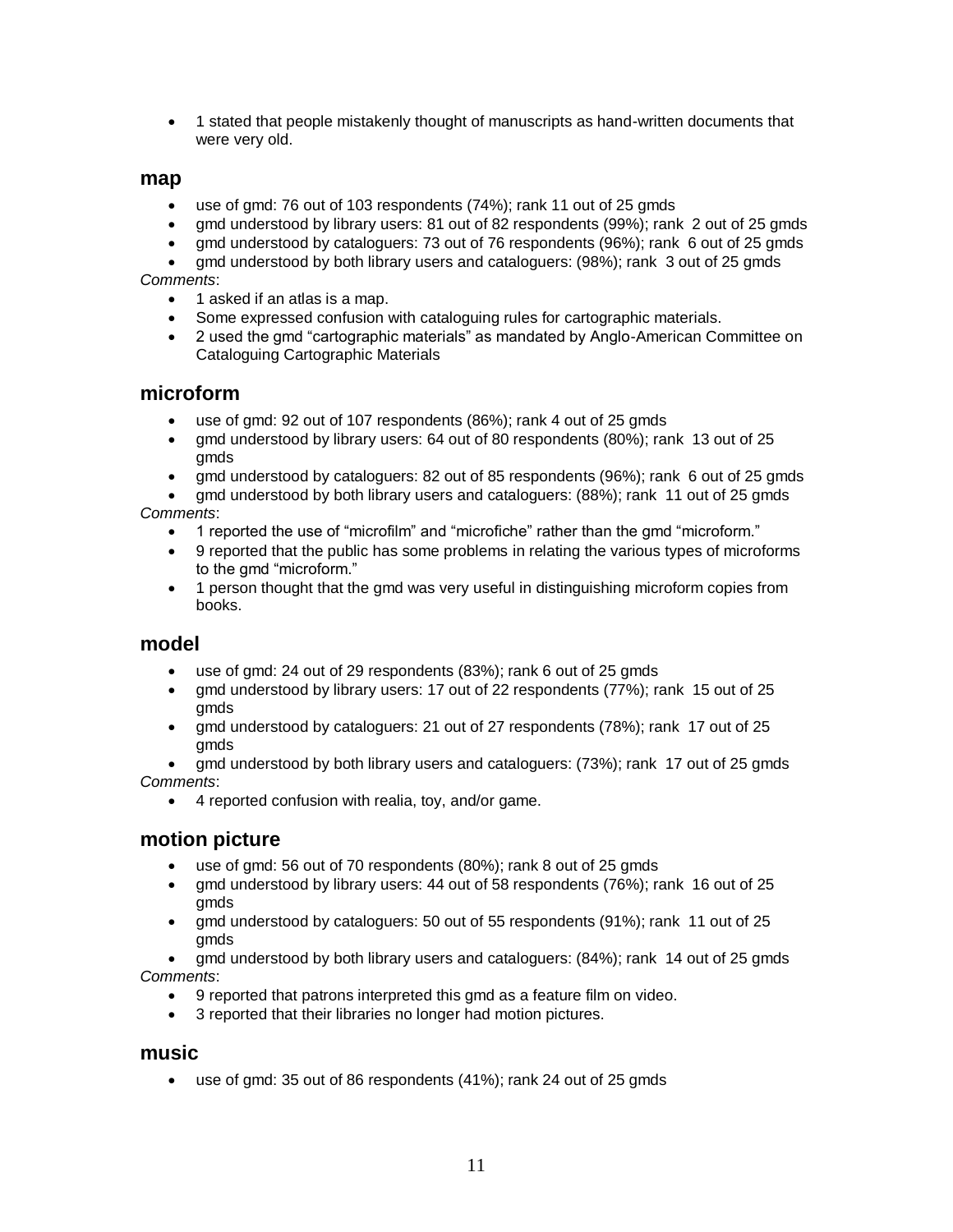- gmd understood by library users: 26 out of 39 respondents (67%); rank 20 out of 25 gmds
- gmd understood by cataloguers: 31 out of 38 respondents (82%); rank 16 out of 25 gmds
- gmd understood by both library users and cataloguers: (75%); rank 19 out of 25 gmds *Comments*:
	- It was obvious that 5 respondents did not understand that this gmd is associated with printed music.
	- 6 stated that library users equate "music" with recorded sound; few, including some staff members, understood that the catalogued item is printed music.
	- 2 lamented the distinction in music circles between sheet music and scores, believing that this complicated arriving at a satisfactory gmd.

# **picture**

- use of gmd: 36 out of 53 respondents (68%); rank 16 out of 25 gmds
- gmd understood by library users: 25 out of 35 respondents (71%); rank 17 out of 25 gmds
- gmd understood by cataloguers: 24 out of 36 respondents (67%); rank 23 out of 25 gmds

 gmd understood by both library users and cataloguers: (69%); rank 20 out of 25 gmds *Comments*:

- 9 reported patron confusion with "art reproduction," "chart," "art original." Cataloguers had difficulty with placing posters, photographs, study prints, etc., in proper gmd.
- 2 applied the gmd "graphic" to all pictures and photographs.
- 1 stated her/his users want the gmd "photograph"

### **realia**

- use of gmd: 45 out of 66 respondents (68%); rank 16 out of 25 gmds
- gmd understood by library users: 7 out of 47 respondents (15%); rank 25 out of 25 gmds
- gmd understood by cataloguers: 35 out of 49 respondents (71%); rank 21 out of 25 gmds

 gmd understood by both library users and cataloguers: (43%); rank 25 out of 25 gmds *Comments*:

- 13 reported library users confused by this term; suggestions included "three-dimensional object," "object," or specific nouns.
- 4 cataloguers confused this gmd with "model."
- 1 used this gmd for microscope slides.

### **slide**

- use of gmd: 53 out of 70 respondents (76%); rank 9 out of 25 gmds
- gmd understood by library users: 52 out of 56 respondents (93%); rank 6 out of 25 gmds
- gmd understood by cataloguers: 56 out of 56 respondents (100%); rank 1 out of 25 gmds

 gmd understood by both library users and cataloguers: (97%); rank 5 out of 25 gmds *Comments*:

• None pertinent.

# **sound recording**

- use of gmd: 117 out of 125 respondents (94%); rank 2 out of 25 gmds
- gmd understood by library users: 79 out of 102 respondents (78%); rank 14 out of 25 gmds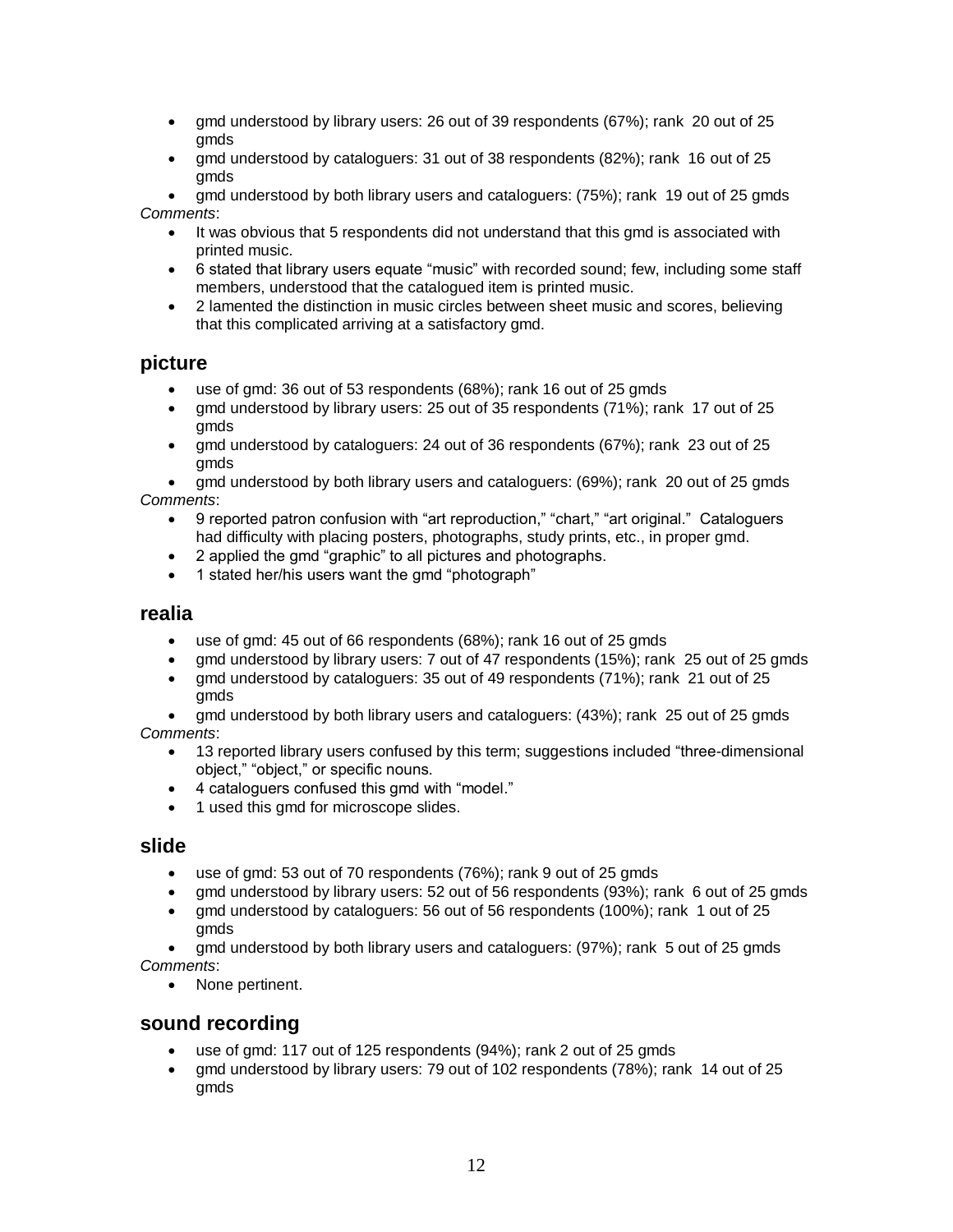gmd understood by cataloguers: 97 out of 104 respondents (93%); rank 9 out of 25 gmds

 gmd understood by both library users and cataloguers: (86%); rank 13 out of 25 gmds *Comments*:

- 24 believed this gmd was too general covering everything from talking books to music CDs. Their patrons wanted a more specific gmd. Among the many suggestions were (a) creating two gmds, one for music recordings and one for spoken word recordings; (b) creating three gmds one for older formats, one for CDs, one for audio books; (c) very specific gmds, e.g., DVD, CD, compact disc.
- 1 person reported assigning the gmd "sound recording," to audiocassettes and music CDs and the gmd "CD sound recording" to audiobooks on CD.

### **toy**

- use of gmd: 27 out of 42 respondents (64%); rank 21 out of 25 gmds
- gmd understood by library users: 28 out of 32 respondents (88%); rank 9 out of 25 gmds
- gmd understood by cataloguers: 26 out of 34 respondents (76%); rank 18 out of 25 gmds

 gmd understood by both library users and cataloguers: (82%); rank 15 out of 25 gmds *Comments*:

- 3 reported confusion with "model," and/or "game."
- 1 catalogued games, toys, puzzles, jigsaws under this gmd.
- 2 used this gmd only for puppets.

### **transparency**

- use of gmd: 30 out of 40 respondents (75%); rank 10 out of 25 gmds
- gmd understood by library users: 31 out of 37 respondents (84%); rank 11 out of 25 gmds
- gmd understood by cataloguers: 36 out of 37 respondents (97%); rank 5 out of 25 gmds
- gmd understood by both library users and cataloguers: (91%); rank 9 out of 25 gmds *Comments*:
	- None pertinent.

# **videorecording**

- use of gmd: 119 out of 124 respondents (96%); rank 1 out of 25 gmds
- gmd understood by library users: 93 out of 105 respondents (89%); rank 8 out of 25 gmds
- gmd understood by cataloguers: 99 out of 102 respondents (97%); rank 5 out of 25 gmds

 gmd understood by both library users and cataloguers: (93%); rank 7 out of 25 gmds *Comments*:

- 13 reported satisfaction with this gmd until the introduction of DVDs. Some people were using, or suggested gmd change to, "DVD videorecording," "videorecording (DVD)," "[videorecording (VHS)."
- 1 public services librarian complained that this gmd added to his/her workload because staff had to educate users to understand "this useless bib. record."